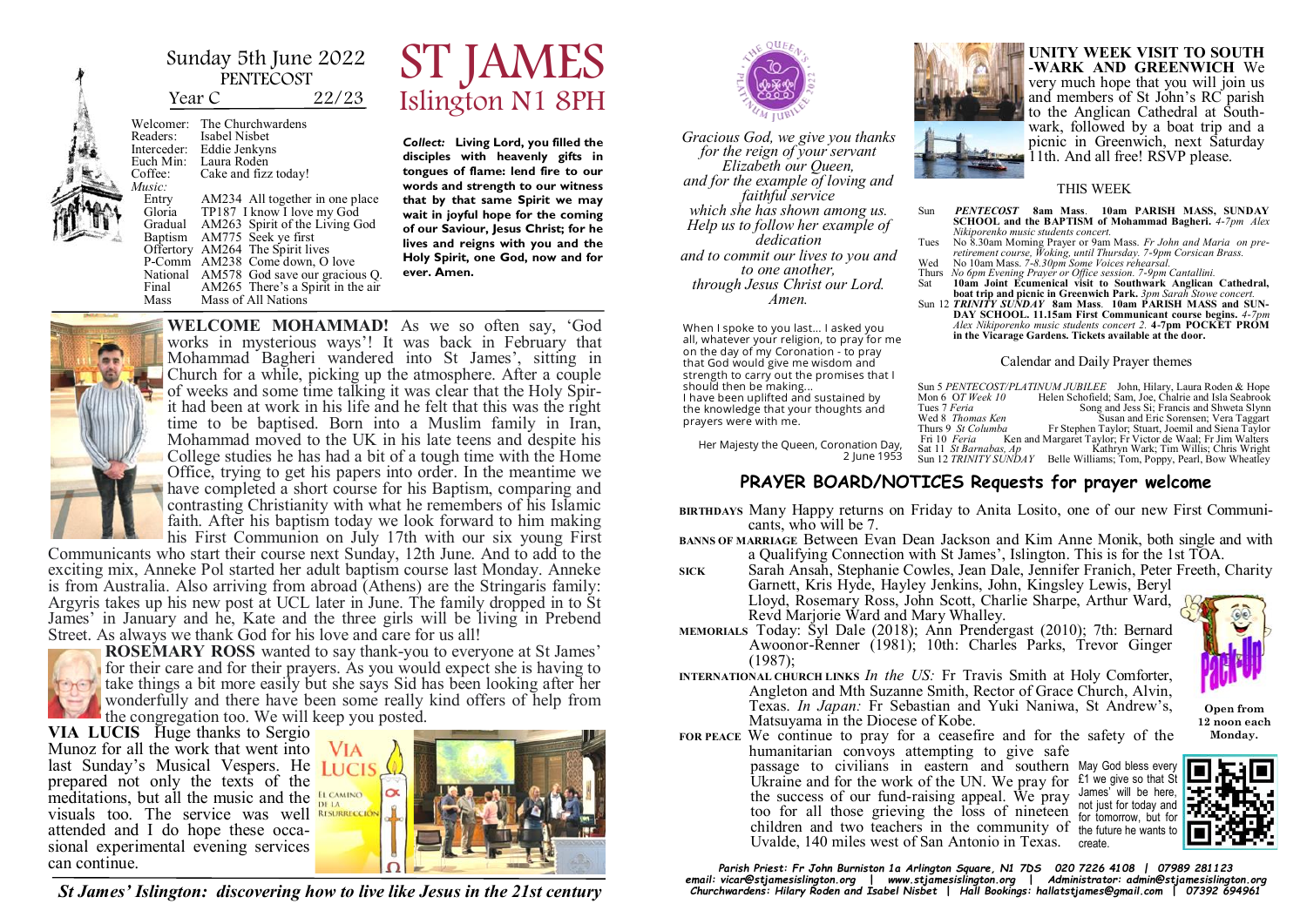

# PARISH MASS for Pentecost and the Baptism of Mohammad Bageri Sunday June 5th

as streamed from St James' Church Islington N1

### PARISH MASS FOR PENTECOST 2022 together with the Baptism of Mohammad Bagheri

*Entry Hymn:* **AM234 All together in on place If Orientis Partibus** 

*All together in one place friends of Jesus meet to pray, waiting as the Lord had said, for the Pentecostal day. Alleluia.* 

*All together with one power poured out when the Spirit came, touching each and filling all, rushing wind and burning flame. Alleluia.*

*All together here today, though two thousand years have gone. Still the Spirit's power is given; still God's people meet as one. Alleluia.*

*One in mission, one in faith, still responding to God's call, One in telling all the world Jesus Christ is Lord of all. Alleluia* (Words: Brian Hoare)

**The Greeting**

In the name of the Father, and of the Son, and of the Holy Spirit. **Amen.**

*Words of welcome or introduction may be said*

#### **Words of Preparation**

As we wait in silence: **fill us with your Holy Spirit.** As we listen to your word: **fill us with your Holy Spirit.** As we long for your refreshing: **fill us with your Holy Spirit.** As we long for your renewing: **fill us with your Holy Spirit.** As we long for your equipping: **fill us with your Holy Spirit.** As we long for your empowering: **fill us with your Holy Spirit.**

#### **THE INTRODUCTION**

*The congregation sits. Mohammed is introduced to the congregation and he shares his story. The priest then asks him:*

What do you want from the Church? **I want to be baptised.**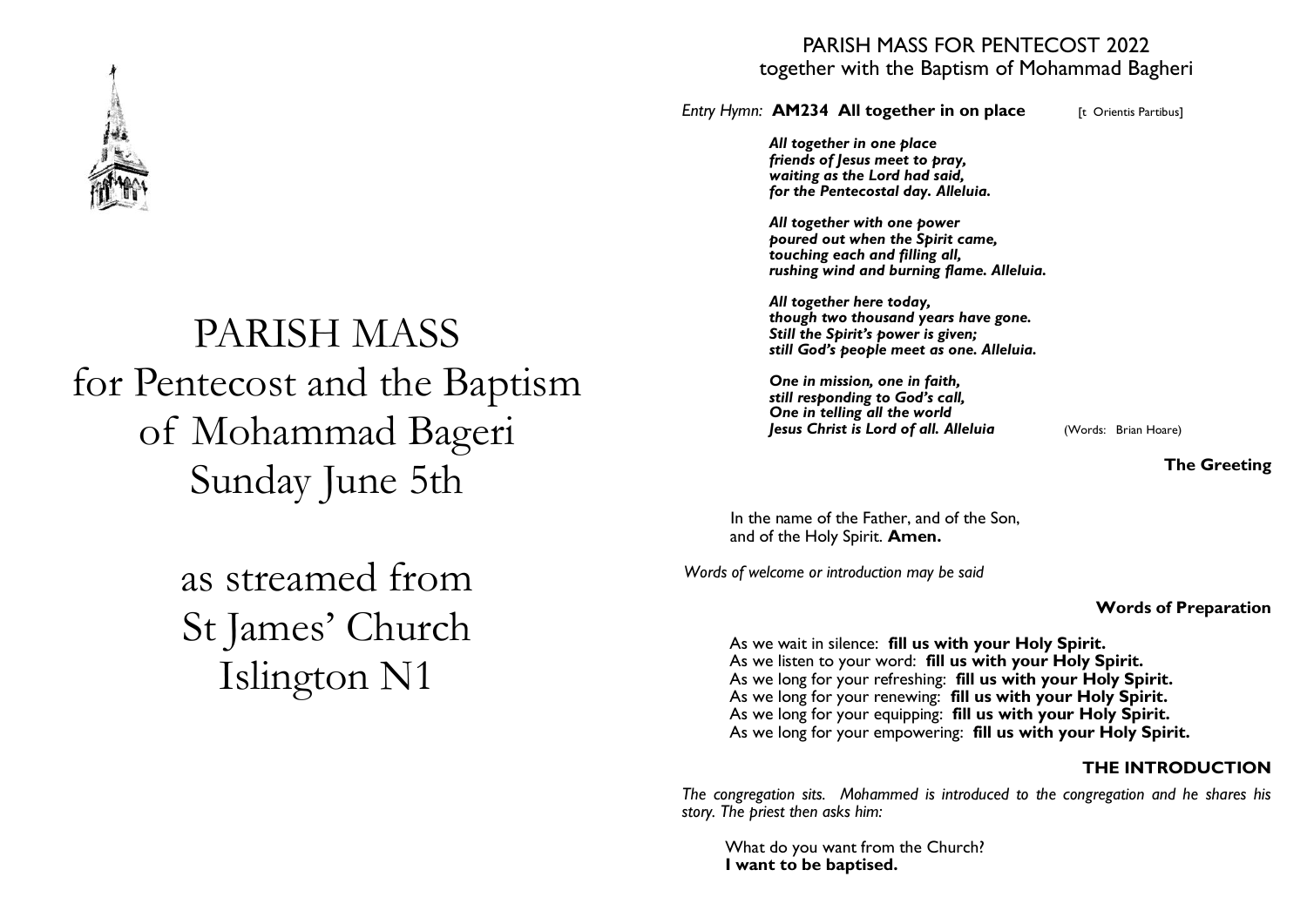Mohammed has been with us at St James' almost every Sunday since he first arrived in the middle of February and it is with great joy that we receive him into membership of the universal Church today.

As part of his preparation we have shared many stories with Mohammad and he has heard how God calls people from all walks of life and from every nation to come and follow him. Some of them were very keen, others were much more reluctant.

But all of them have realised how unworthy they were to be called into God's friendship. As we stand alongside Mohammed and welcome him into our community, we too call to mind our sins and our need for God's love and forgiveness

#### *We say this prayer together:*

**Loving God, we know our sins have upset you. We have hurt you and the people we know by our words, by our thoughts and by our actions. We are very sorry for all these things. They make us selfish and they break our friendship with you.** 

By the power of Jesus who died on the Cross, forgive us for eve**rything that we have done wrong in the past. Wash away our sin and make us your friends, now and for ever. Amen.** 

May the God of love bring us back to himself, forgive us our sins and assure us of his eternal love, in Jesus Christ our Lord. **Amen.**



#### **TP187 I know I love my God**

*I know I love my God who gives me life so that I may enjoy him. I know I love my God who gives me joy so that I may praise him.*

*Glory to God in the highest. May all the people sing: 'Glory!' in every town and city till it reaches heaven's door. Glory to God in the highest heaven, and his peace on earth.* 

*I know I love my God who died for me so that I may find him. I know I love my God who gives me freedom so that I may serve him. Glory to God…*

*I know I love my God who dries my tears so that I may thank him. I know I love my God who gives me words so that I may proclaim him. Glory to God…*

(Words: Katholischen Landjugendbewegun, Wurzburg 1993 adapted JB)

#### **Collect**

**Living Lord, you filled the disciples with heavenly gifts in tongues of flame: lend fire to our words and strength to our witness that by that same Spirit we may wait in joyful hope for the coming of our Saviour, Jesus Christ; for he lives and reigns with you and the Holy Spirit, one God, now and for ever. Amen.** 

#### *Sit* **The Word of God**

*1st Reading:* (Acts 2: 1-21) When the day of Pentecost had come, they were all together in one place. And suddenly from heaven there came a sound like the rush of a violent wind, and it filled the entire house where they were sitting. Divided tongues, as of fire, appeared among them, and a tongue rested on each of them.

All of them were filled with the Holy Spirit and began to speak in other languages, as the Spirit gave them ability.

Now there were devout Jews from every nation under heaven living in Jerusalem. And at this sound the crowd gathered and was bewildered, because each one heard them speaking in the native language of each. Amazed and astonished, they asked, 'Are not all these who are speaking Galileans? And how is it that we hear, each of us, in our own native language? Parthians, Medes, Elamites, and residents of Mesopotamia, Judea and Cappadocia, Pontus and Asia, Phrygia and Pamphylia, Egypt and the parts of Libya belonging to Cyrene, and visitors from Rome, both Jews and proselytes, Cretans and Arabs - in our own languages we hear them speaking about God's deeds of power.' All were amazed and perplexed, saying to one another, 'What does this mean?'

But others sneered and said, 'They are filled with new wine.' This is the Word of the Lord. **Thanks be to God.** 

#### *We stay sitting for Gradual* **AM263 Spirit of the Living God**

*Spirit of the living God, fall afresh on me. Spirit of the living God, fall afresh on me. Melt me, mould me, fill me, use me. Spirit of the living God, fall afresh on me.*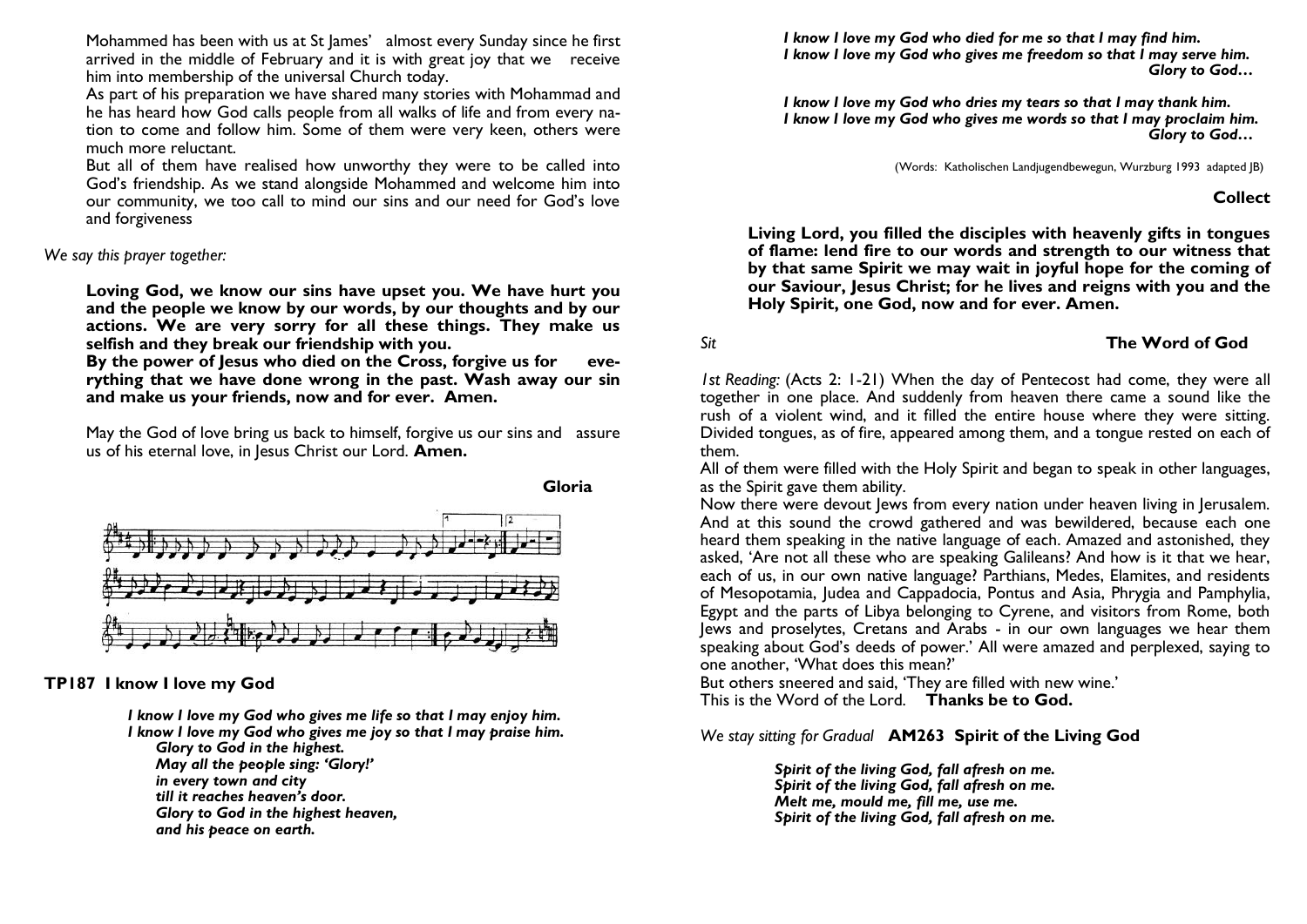*Spirit of the living God, fall afresh on us. Spirit of the living God, fall afresh on us. Melt us, mould us, fill us, use us.*  **Spirit of the living God, fall afresh on us.** (Words: Daniel Iverson)

*A short time of silence follows as we reflect on all we have heard.* 

Let us stand and welcome the Gospel.

#### **Gospel Acclamation**

*We sing together:*



*We say together:*

**Come, Holy Spirit, fill the hearts of your faithful, and kindle in them the fire of your love.** 

*We sing once more: Alleluia, alleluia...*

**Gospel**

The Lord be with you. **And also with you.**  Hear the Gospel of Our Lord Jesus Christ according to John **Glory to you, O Lord**

*Gospel:* (St John 14: 23-27) Jesus said, 'Those who love me will keep my word, and my Father will love them, and we will come to them and make our home with them. Whoever does not love me does not keep my words; and the word that you hear is not mine, but is from the Father who sent me.

'I have said these things to you while I am still with you. But the Advocate, the Holy Spirit, whom the Father will send in my name, will teach you everything, and remind you of all that I have said to you.

Peace I leave with you; my peace I give to you. I do not give to you as the world gives. Do not let your hearts be troubled, and do not let them be afraid.

This is the Gospel of the Lord **Praise to you, O Christ.** 

*The Paschal Candle is held in the centre of the Church. Mohammad, together with Eddie, stands and faces the congregation* 

The Church welcomes Mohammad with great joy. Today we are trusting God to bless him as he grows in faith. Will you pray for him? Will you encourage him by your example as he begins to find his own place in the Church and discover the joy of being a friend of Jesus? **With the help of God, we will.** 

At a Baptism, God calls us out of the darkness of the past so that we can start again in the light of his friendship. To be a Christian means leaving sin behind and accepting a new life with him.

As a sign of this new beginning I am going to ask Mohammad:

Do you turn to Jesus as your friend? **I do.** Do you repent of all your sins? **I do.** Do you promise to fight against temptation, sin and evil wherever you find it? **I do.** 

Now Christ claims Mohammad for his own. Receive the sign of the † Cross.

Do not be ashamed to tell others about the faith of lesus who was crucified. **Fight with all your strength as a disciple of Christ against sin and all that is evil and remain a faithful friend of Jesus to the end of your life.** 

May Almighty God deliver you from the powers of darkness **†** make you pure as he is pure and lead you to follow the light of Christ, now and every day. **Amen.**

*As the Paschal Candle is carried down to the back of Church, We accompany Mohammad and Eddie to the Font, following the Easter Candle, the sign of the Light of Christ. We invite everyone to join us.* 

#### *Hymn:* **AM775 Seek ye first the kingdom of God**

*Seek ye first the Kingdom of God and his righteousness, and all these things shall be added unto you; alleluia, alleluia Alleluia, alleluia, Alleluia, allelu, alleluia!*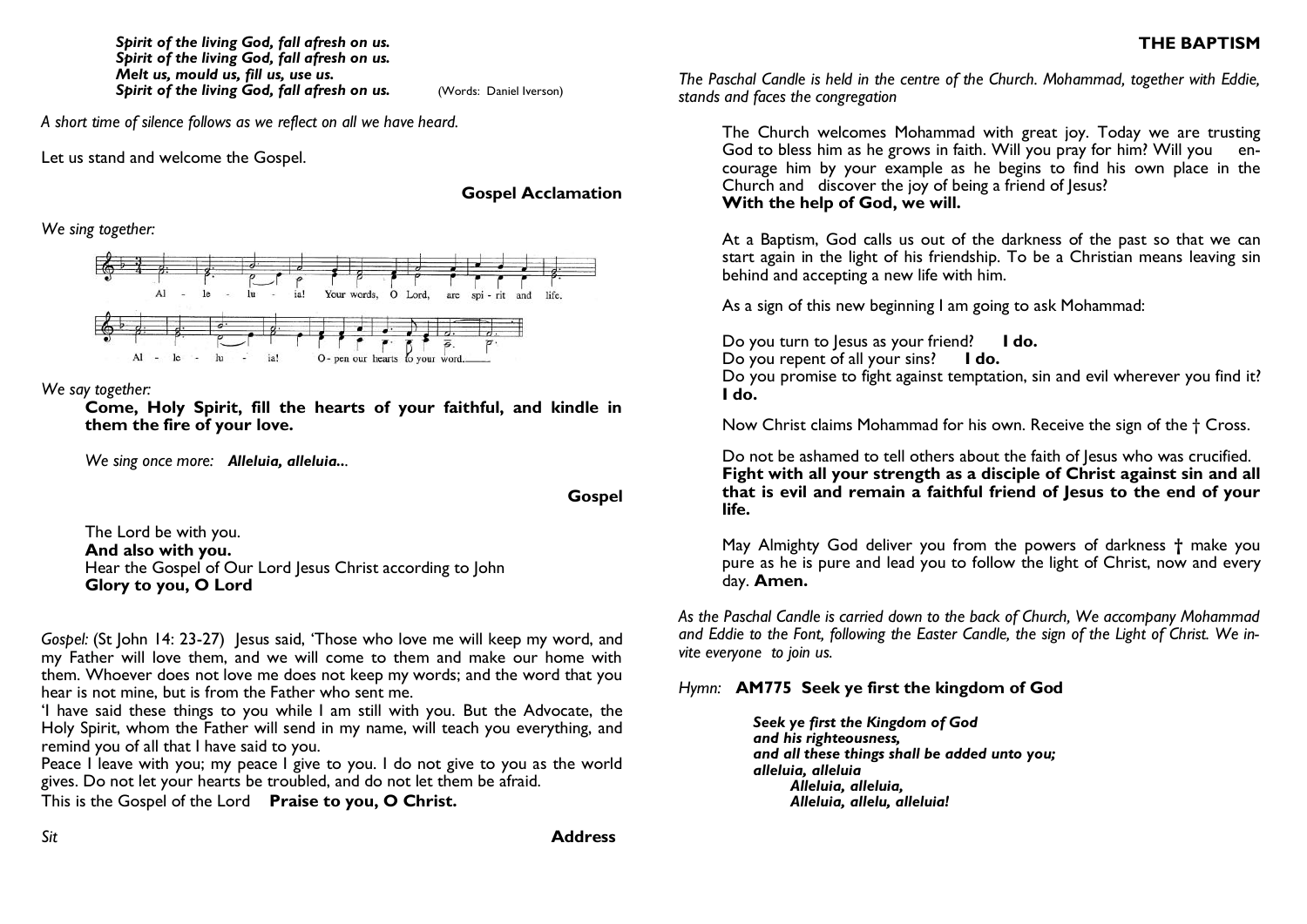*You shall not live by bread alone, but by every word that proceeds from the mouth of God; allelu, alleluia! Alleluia...*

*Ask and it shall be given unto you, seek and ye shall find; knock, and it shall be opened unto you;* allelu, alleluia, Alleluia...

#### *At the Font:*

God uses water to give his divine life to those who believe in him. Let us turn to him and ask him to pour his gift of new life on to Mohammad whom he has chosen.

Praise God who made heaven and earth; **who keeps his promise for ever.**

Let us give thanks to the Lord our God **It is right to give thanks and praise.**

For your Spirit, sweeping over the waters, bringing light and life, **we give you thanks and praise.**

For your Son Jesus Christ our Lord, baptised in the River Jordan, **we give you thanks and praise.**

For Mohammad and all new Christians, brought to new birth by water and the Spirit, **we give you thanks and praise.**

For the graces bestowed on us, your children, of forgiveness and hope, **we give you thanks and praise.**

Father, accept our offering of praise and may your holy and life-giving Spirit move upon these waters.

May they restore the beauty of your creation and bring Mohammad and all who are baptised to new birth in the family of your Church.

Anoint him with power from on high and make him one with Christ in the freedom of your kingdom; for all might, majesty, dominion and power are yours, now and for ever. **Amen.** 

But before Mohammad is baptised, we need to hear from you, his sponsor, his Church friends and all who have come today to support him, what it is that you believe:

**I believe and trust in God the Father who made the world. I believe and trust in his Son Jesus Christ who died for our sins and has won for us a place in heaven. I believe and trust in the Holy Spirit who lives and works with us every day.** 

This then is our faith: **We believe and trust in one God, Father, Son and Holy Spirit.**

Now there is nothing to stop those who believe and trust in God from being baptised:

Mohammad, I baptise you in the name of the Father, and of the Son and of the Holy Spirit. **Amen.** 

*After Mohammad has been baptised, he is wrapped around with a towel:*

Mohammad, today you have 'put on Christ'. May he guard and protect you all the days of your life, and lead you, one day, into his home in heaven.

*The priest anoints Mohammad:*

Mohammad, may God who has received you into his friendship by baptism pour upon you **†** the riches of his grace, that with Christians everywhere, you may be filled each day with his anointing Spirit, and come to enjoy the promise of life eternal in heaven. **Amen.**

*We remain standing for the Prayers. At the end we say:* 

**God of grace and life, in your love you have given us a place among your people; keep us faithful to our baptism, and prepare us for that glorious day when the whole of creation may be made perfect in your Son our Saviour Jesus Christ. Amen.** 

Rejoicing in the fellowship of the Church on earth, we join our prayers with Our Lady, St James and all the saints in glory.

Merciful Father: **accept these prayers for the sake of your Son, our Saviour Jesus Christ. Amen.**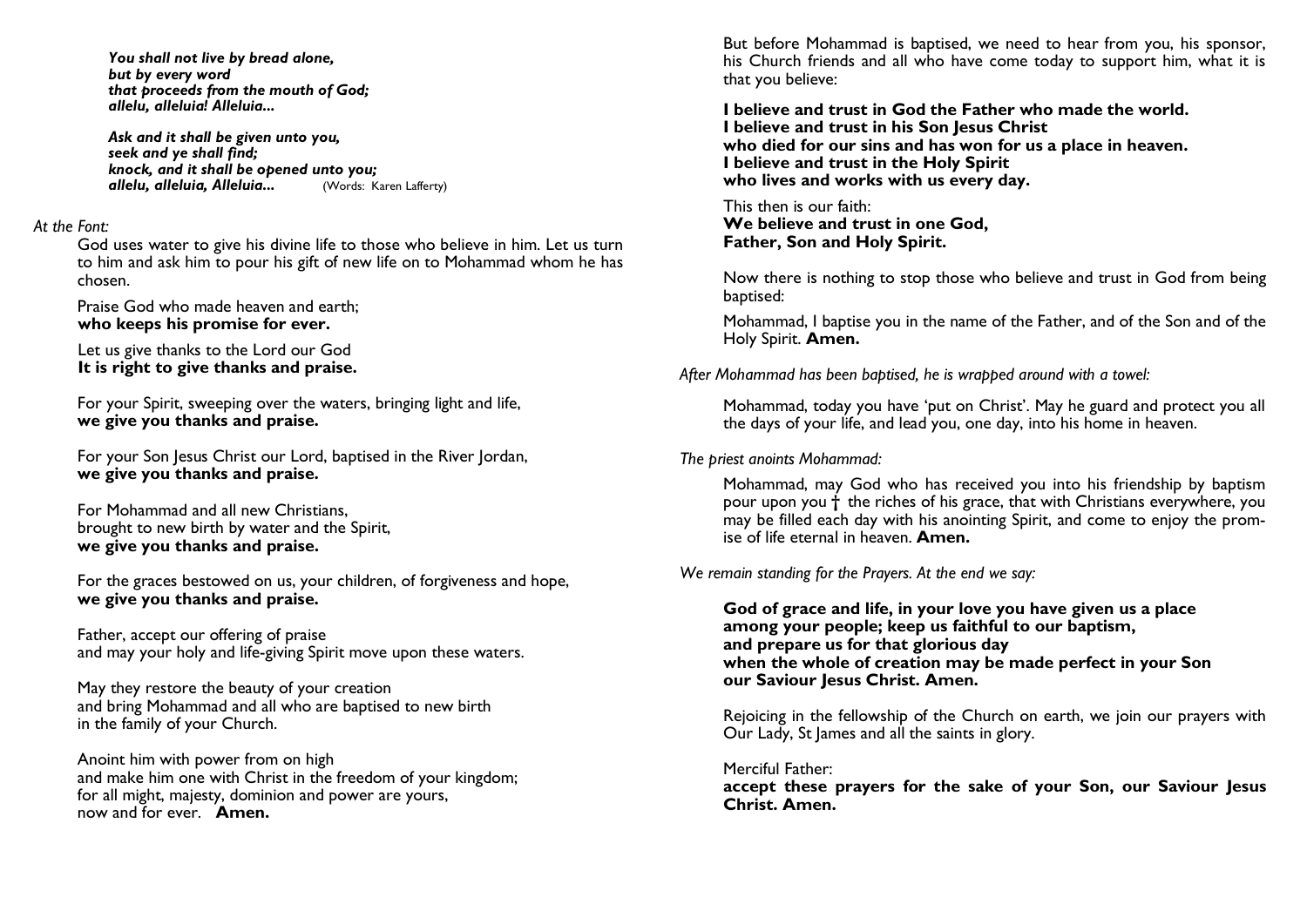#### **The Peace**

We are baptised into Christ: let us love by the Spirit of Christ.

The peace of the Lord be always with you. **And also with you.** 

*We offer one another a sign of peace. Mohammad and Eddie return to their places at the front of Church.* 

*Offertory Hymn:* **AM2264 The Spirit lives to set us free** [Walk in the light]

*The Spirit lives to see us free, walk, walk, in the light. He binds us all in unity, walk, walk in the light. Walk in the light (x3) walk in the light of the Lord.* 

*Jesus promised life to all, walk, walk in the light. The dead were summoned to his call, walk, walk in the light.*

*He died in pain on Calvary, walk, walk in the light, to save the lost like you and me, walk, walk in the light.*

*We know his death was not the end, walk, walk in the light. He gave his Spirit to be our friend, walk, walk in the light.*

*By Jesus' love our wounds are healed, walk, walk in the light. the Father's kindness is revealed, walk, walk in the light.* 

*The Spirit lives in you and me, walk, walk in the light. His light will shine for all to see, walk, walk in the light.* (Words: Damian Lundy)

*Remain standing* **At the Offertory** 

Blessed are you, Lord, God of all creation. Through your goodness we have this bread to offer, which earth has given and human hands have made. It will become for us the bread of life. **Blessed be God for ever.** 

Blessed are you, Lord, God of creation. Through your goodness we have this wine to offer, Fruit of the vine and work of human hands. It will become our spiritual drink. **Blessed be God for ever.** 

Pray, my friends, that our thanksgiving may be acceptable to God, the almighty Father. **May the Lord accept this sacrifice from our hands for the praise and glory of his name, for our good, and the good of all his Church.** 

Giver of life, receive all we offer you this day. Let the Spirit you bestow on your Church continue to work in the world through the hearts of all who believe. We ask this in the name of Jesus Christ the Lord. **Amen.** 

#### *Remain standing* **Eucharistic Prayer E**

The Lord be with you. **And also with you.** We lift them to the Lord. Let us give thanks to the Lord our God. **It is right to give thanks and praise.**

It is indeed right, our duty and our joy, always and everywhere to give you thanks, Holy Father, almighty and eternal God, through Jesus Christ, your only Son our Lord.

This day we give you thanks because in fulfilment of your promise you pour out your Spirit upon us, filling us with your gifts, leading us into all truth, and uniting people of many tongues in the confession of one faith. Your Spirit gives us grace to call you Father and to proclaim your Gospel to all nations.

Therefore we join our voices with angels and archangels, and with all those in whom the Spirit dwells, to proclaim the glory of your name, for ever praising you and *singing:*

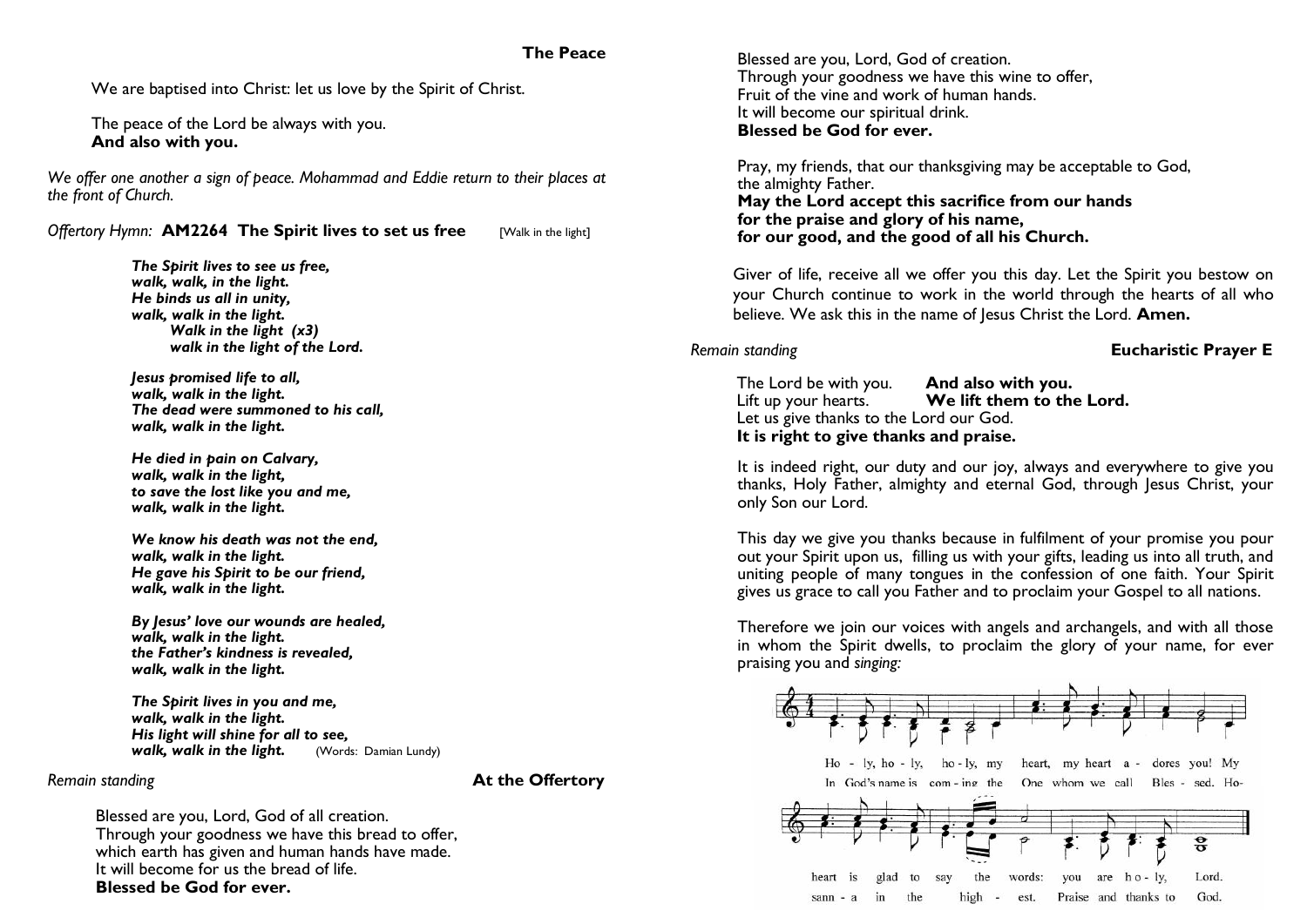*Sit* How wonderful the works of your hands, O Lord! As a mother tenderly gathers her children you embraced a people as your own. When they turned away and rebelled your love remained steadfast.

From them you raised up Jesus our Saviour, born of Mary, to be the living bread, in whom all our hungers are satisfied. He offered his life for sinners and with a love stronger than death he opened wide his arms on the cross.

On the night before he died, he came to supper with his friends, and taking bread, he gave you thanks. He broke it and gave it to them, saying: Take, eat; this is my body which is given for you; do this in remembrance of me.

At the end of supper, taking the cup of wine, he gave you thanks, and said: Drink this, all of you, this is my blood of the new covenant, which is shed for you and for many for the forgiveness of sins. Do this as often as you drink it, in remembrance of me.

Let us proclaim the mystery of our faith: **Dying you destroyed our death, Rising you restored our life. Lord Jesus, come in glory.** 

Father, we plead with confidence his sacrifice made once for all upon the cross; we remember his dying and rising in glory, and we rejoice that he intercedes for us at your right hand.

Pour out your Holy Spirit as we bring before you these gifts of your creation; may they be for us the body and blood of your dear Son. As we eat and drink these holy things in your presence, form us into the likeness of Christ, and build us into a living temple to your glory.

Bring us at the last with Mary, the Mother of God, St James, St Peter and all the saints to the vision of that eternal splendour for which you have created us; through Jesus Christ, our Lord; by him, with him, and in him,

with all who stand before you in earth and heaven, we worship you, Father almighty, in songs of everlasting praise:

Bless-ing and hon-our and glo-ry and power



be yours for ev-er and ev-er. A-men.

As our Saviour taught us, so we pray: **Our Father, who art in heaven, hallowed be thy name; thy kingdom come; thy will be done; on earth as it is in heaven. Give us this day our daily bread, And forgive us our trespasses, as we forgive those who trespass against us. And lead us not into temptation; but deliver us from evil. For thine is the kingdom, the power and the glory, for ever and ever. Amen.** 

#### **Fraction**

I heard the voice of a great multitude crying, 'Alleluia.' The Lord our God has entered into his kingdom. **Blessed are those who are called to the supper of the Lamb.** 





#### **Invitation**

Draw near with faith, receive the Body of our Lord Jesus Christ which was broken for you, and his blood which was shed for you.

Eat and drink in remembrance that he died for you and feed on him in your hearts with thanksgiving; for this is the Lamb of God who takes away the sin of the world. Happy are those who are called to his Supper.

**Lord, I am not worthy to receive you, but only say the word and I shall be healed.**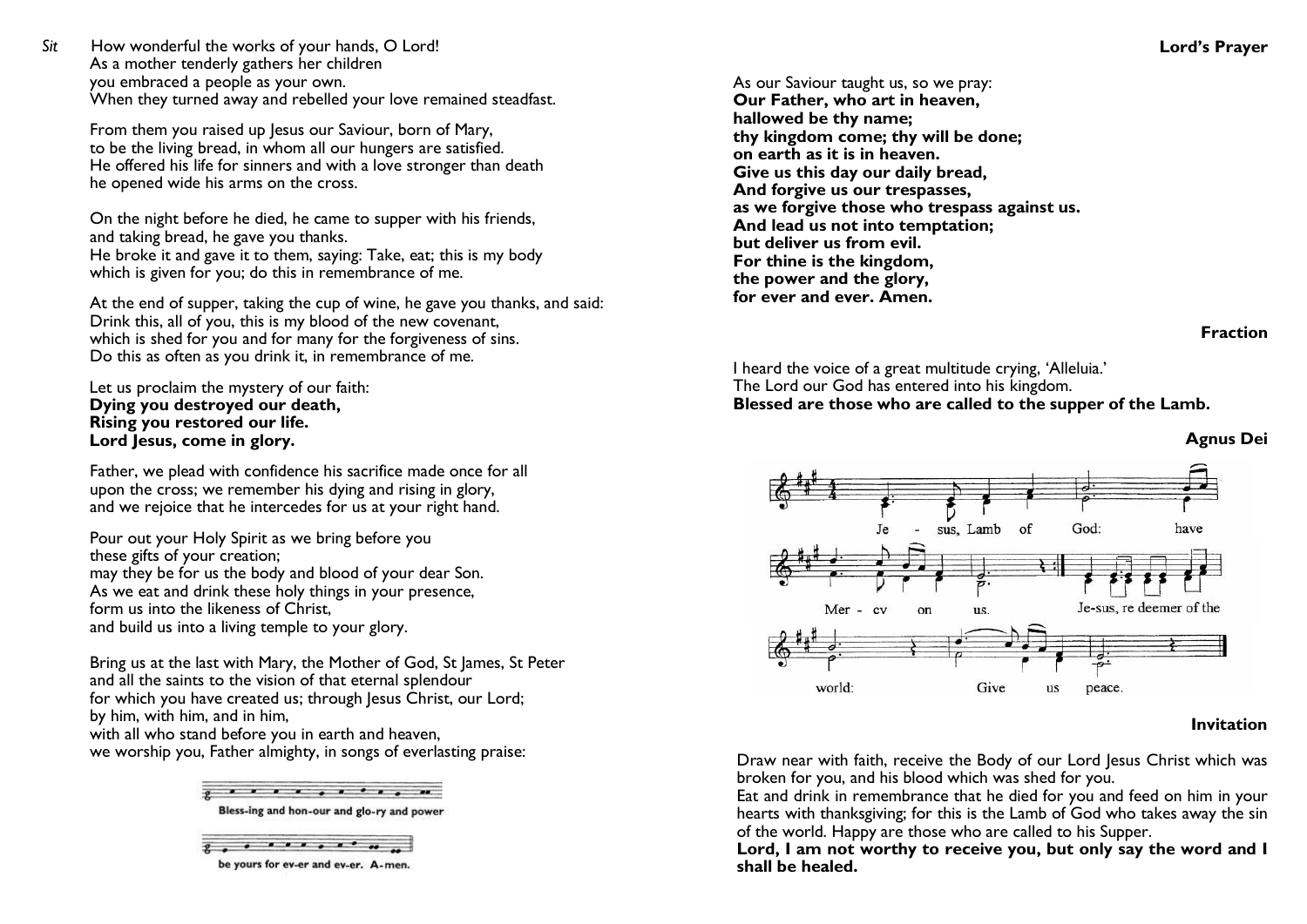#### *Sit* **After Communion**

*Hymn after Communion:* **AM238 Come down, O love divine**[t Down Ampney]

*Come down, O love divine, seek thou this soul of mine, and visit it with thine own ardour glowing; O Comforter, draw near, within my heart appear, and kindle it, thy holy flame bestowing.* 

*O let it freely burn, till earthly passions turn to dust and ashes in its heat consuming; and let thy glorious light shine ever on my sight, and clothe me round, the while my path illuming.*

*Let holy charity mine outward vesture be, and lowliness become mine inner clothing; true lowliness of heart, which takes the humbler part, and o'er its own shortcomings weeps with loathing.* 

*And so the yearning strong, with which the soul will long, shall far outpass the power of human telling; for none can guess its grace, till he become the place wherein the Holy Spirit make his dwelling.* 

(Words: Bianco da Siena/Richard Littledale)

*Communion Antiphon:* 

They were filled with the Holy Spirit, and they spoke of all the great things that God had done. Alleluia

#### **Post Commun-**

#### **ion**

Father, may we who have received this eucharist live in the unity of your Holy Spirit, that we may reveal his gifts to all the world. We ask this in the name of Jesus Christ our Lord. **Amen.** 

**Father of all, we give you thanks and praise, that when we were still far off you met us in your Son and brought us home. Dying and living he declared your love, gave us grace, and opened the gate of glory. May we who share Christ's body live his risen life; we who drink his cup bring life to others; we whom the Spirit lights give light to the world.**

**Keep us firm in the hope you have set before us, so we and all your children shall be free, and the whole earth live to praise your name; through Christ our Lord. Amen.**

#### **Banns of Marriage and Community Notices**

#### **The Lighted Candle**

*Mohammad and Eddie come the front of Church. The priest gives a baptismal candle to Mohammad:* 

So we celebrate this milestone occasion for Mohammad Bagheri.

Mohammad, you have begun the Christian journey. Very shortly you will be admitted to the table of the Lord so that you can receive Holy Communion alongside all of us here. Today we invite you to receive this light. Walk in the light of Christ all the days of your life.

Blessed are you, Lord God, Creator of day and night. By the light of Christ, your living Word, dispel the darkness of our hearts that we may walk as children of light and sing your praise throughout the world!

**Come, light of the world, come light up our lives; come, light of the world, light up our hearts. Dispel all darkness, remove our blindness; come, light of the world, be light for our eyes.**

*Mohammad and Eddie return to their places.* 

*National Anthem:* **AM578 God save our gracious Queen** [t National Anthem]

*God save our gracious Queen, long live our noble Queen, God save the Queen. Send her victorious, happy and glorious, long to reign over us: God save the Queen.* 

*Stand* **Blessing**

May Christ's holy, healing and enabling Spirit be with you and guide you on your way at every change and turn; and blessing...